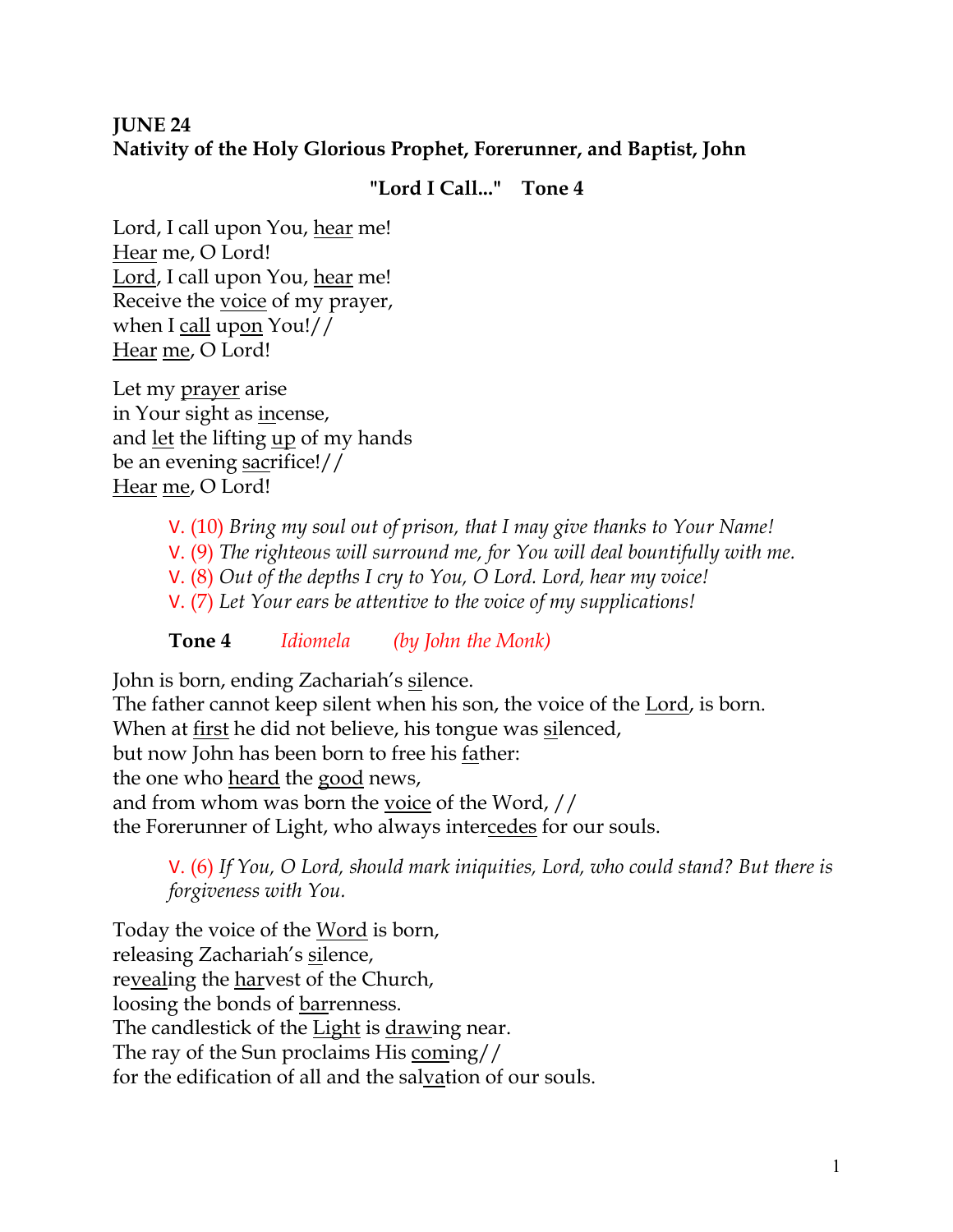V. (5) *For Your Name's sake I wait for You, O Lord. My soul has waited for Your word; my soul has hoped on the Lord.* 

**Tone 4** *(by Anatolius)*

The messenger of God's Word comes forth from the womb: the greatest among those born of women; the most <u>high</u> of the <u>Proph</u>ets. Wonderful events precede the divine mystery: a seedless conception; a marvelous birth!// Glory to You, Who have worked miracles for our salvation!

> V. (4) *From the morning watch until night, from the morning watch, let Israel hope on the Lord!*

**Tone 4** *(by Andrew of Crete)*

Today the great Forerunner comes from the barren womb of Elizabeth; the great Prophet of Prophets, whom none surpass in greatness. The radiant candlestick of the Light; the voice of the Word, the friend of the Bridegroom, preparing the Lord's chosen people by purifying them with water before the coming of the Spirit. He is Zachariah's offspring, the child of the wilderness, the preacher of repentance, and the cleanser of sins. He announced the Resurrection even to those in hell,// and he always <u>prays</u> for our souls.

V. (3) *For with the Lord there is mercy and with Him is plenteous redemption, and He will deliver Israel from all his iniquities.*

Today the Prophet and Forerunner appears from the womb: John, the Baptizer of our Lord Jesus Christ. When he saw the Queen come to the handmaid, bearing in her womb the timeless God,// he leaped in his mother's womb and sang for joy.

V. (2) *Praise the Lord, all nations! Praise Him, all peoples!*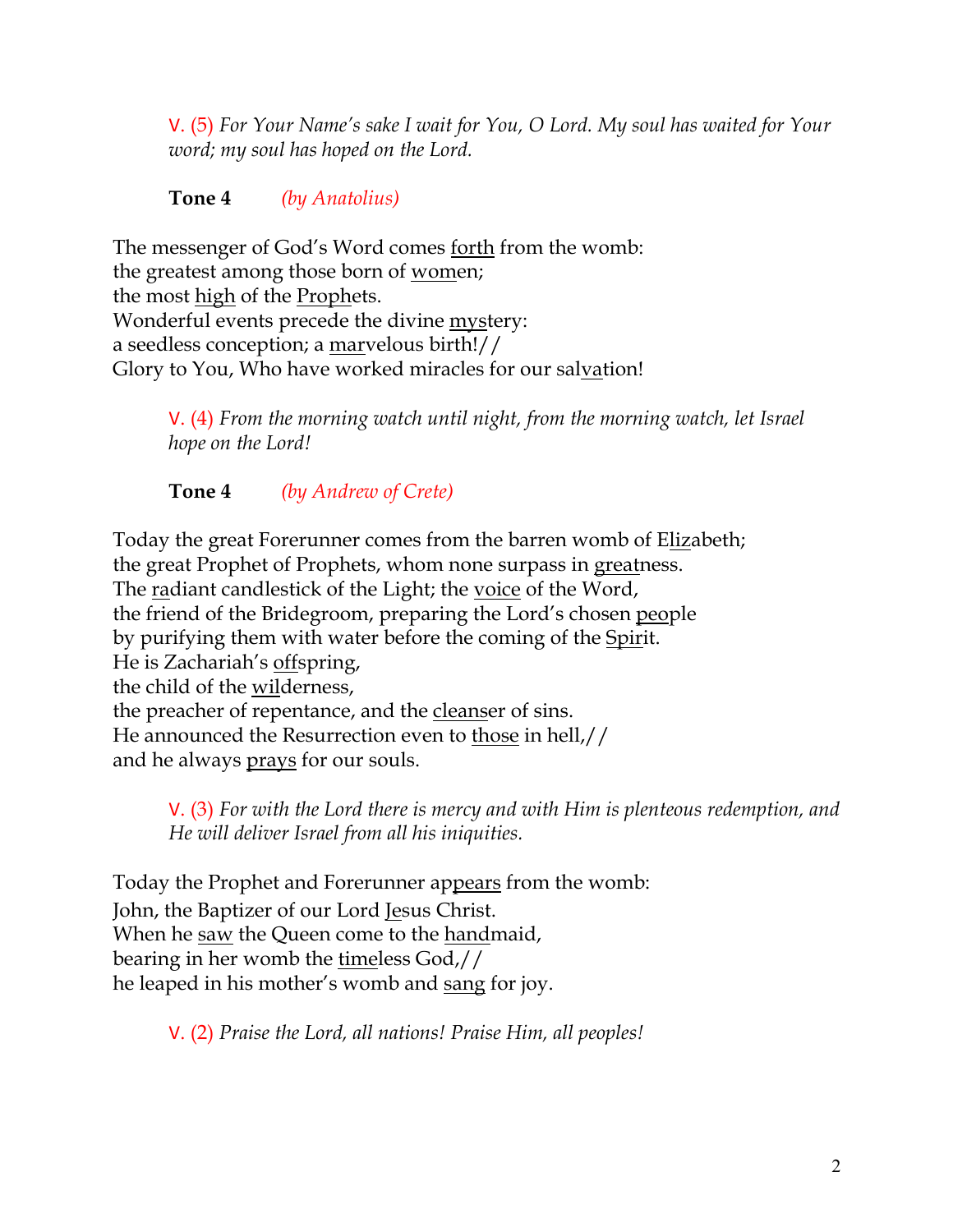Most glorious wonder! Zachariah asked the Angel of the Word: "How can Elizabeth conceive and bear a son? I am an old man; my wife is advanced in years." And for his unbelief, he was condemned to silence, but today he beholds the birth and resumes his speech, entering into joy and crying out: "Blessed be the Lord God of Israel, for He has visited and redeemed His people,// granting to the world great mercy!"

V. (1) *For His mercy is confirmed on us, and the truth of the Lord endures forever.* 

O John most praised, apostle to the <u>u</u>niverse, the good news of Gabriel, the fruit of barrenness, the holy and righteous flower of the desert, the beloved friend of the Bridegroom Christ;// pray to Him that He save our souls!

*Glory to the Father, and to the Son, and to the Holy Spirit;*

**Tone 6** *(by Byzantius)*

Today, like a shining star, the lamp of the Light, heralds the coming of the Word of God; today Zachariah's silence is loosed, for the father cannot remain silent at the birth of the Forerunner// who will proclaim the world's deliverance with great boldness!

*now and ever, and unto ages of ages. Amen.* 

**Tone 6** *(Theotokion)*

Elizabeth conceived the Forerunner of grace; the Virgin conceived the King of glory. Both mothers greeted each other with a kiss. The infant leaped in the womb, praising his Master. His mother was amazed and cried out: "Why is this granted me, that the Mother of my Lord should come to me?// He will save the forsaken people, since He possesses great mercy."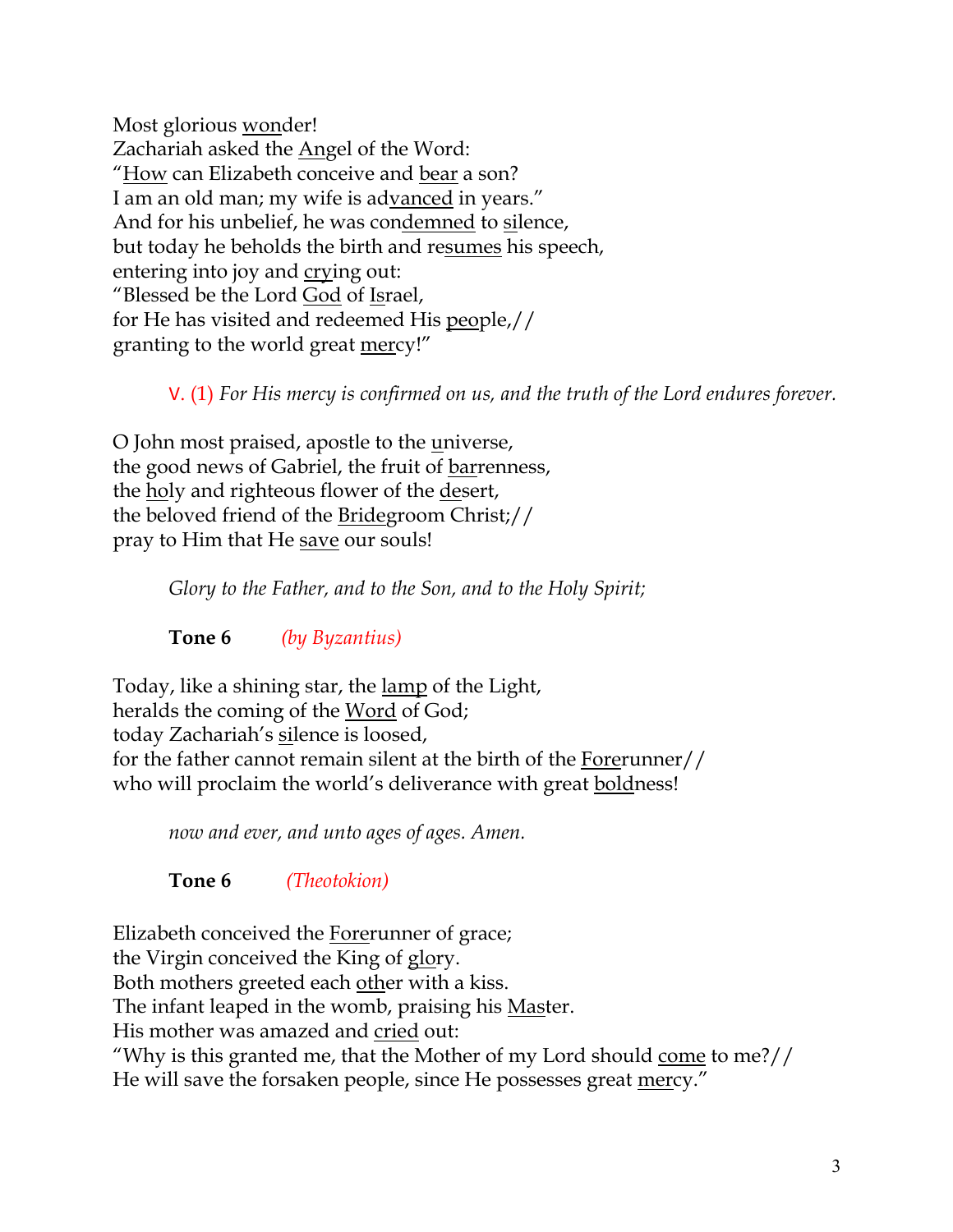### **Old Testament Readings Composite 10** *(Genesis 17:15-17, 19; 18:11-14; 21:1-8)* **Composite 11** *(Judges 13:2-8, 13-14, 17-18,21)* **Composite 8** *(Isaiah 40:1-5, 9; 41:17-18; 45:8; 48:20-21; 54:1)*

# **Aposticha**

### **Tone 2** *Idiomela*

Let us praise John with psalms and hymns and spiritual songs, the Prophet of Prophets, the flower of barrenness, the citizen of the desert, the greatest among those born of women! O Baptizer and Forerunner of the Savior, since you have boldness before Christ on the day of your holy birth, entreat Him to grant peace to the world,// and to our souls great mercy!

V. *Blessed be the Lord God of Israel, for He has visited and redeemed His people. (Luke 1:68)* 

The Voice of the Word of grace has come: the preacher of the Light of Light! He is born from the barren womb of Elizabeth. Rejoice, O people! He comes, preparing the way of salvation for us. He leaped in the womb and worshipped his Master: the Lamb of God, Who takes away the sin of the world,// and grants us great mercy.

V. *And you, child, shall be called the prophet of the Most High. (Luke 1:76)*

Today John blossoms from his mother's barren womb. He becomes the last of the Prophets. With boldness, he announces the coming of the Lord:// "Repent, for the Kingdom of heaven is at hand!"

*Glory to the Father, and to the Son, and to the Holy Spirit;*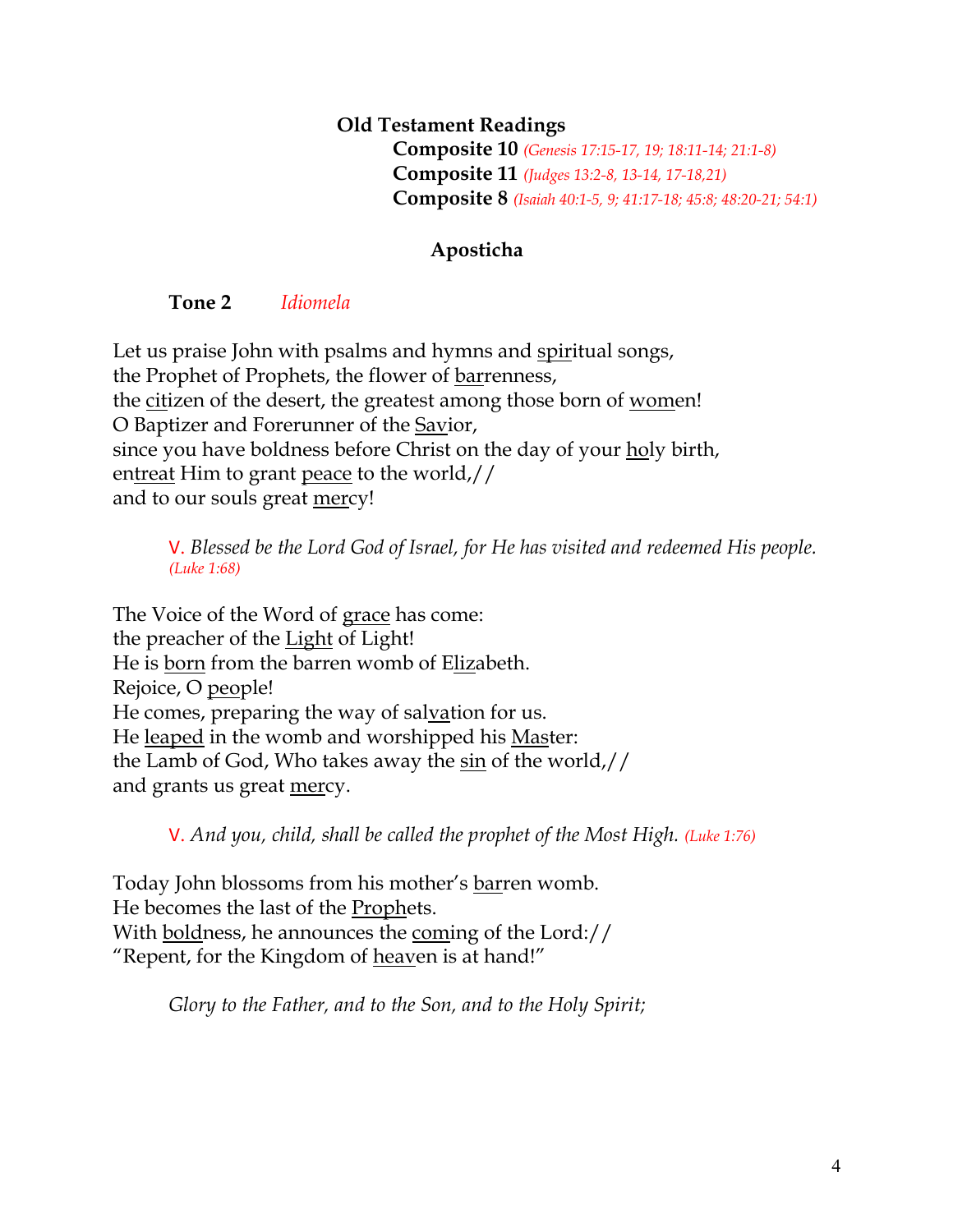### **Tone 8** *(by Cassia the Nun)*

Today the voice of Isaiah the Prophet is fulfilled in the birth of John, the greatest of Prophets. He said: "Behold, I will send my Angel before Your face, to prepare Your way!" Now the warrior of the heavenly King has come. He truly will prepare the way for our God. He is a man by nature, but an angel in manner of life, He embraced purity and chastity forever, so they are now his by nature. Let all of us the faithful greet him, crying:// "Pray for us, that our souls may be saved!"

*now and ever, and unto ages of ages. Amen.*

**Tone 8** *(Theotokion)*

Elizabeth greeted the Virgin Mary: "Why is it that the Mother of my Lord should come to me? You bear the King, and I His soldier; you the Giver of the Law, and I its proclaimer; you bear the Word, and I the voice// that preaches the Kingdom of Heaven."

### *(at Great Vespers)* **Tone 4 Troparion**

O Prophet and Forerunner of the coming of Christ, although we cannot praise you worthily, we honor you in love at you nativity, for by it you ended your father's silence and your mother's barrenness,// proclaiming to the world the incarnation of the Son of God!

*Glory to the Father, and to the Son, and to the Holy Spirit, now and ever, and unto ages of ages. Amen.*

## **Tone 4 Resurrectional Dismissal Theotokion**

The mystery of all eternity, unknown even by Angels, through you, Theotokos, is revealed to those on earth: God incarnate by union without confusion. He voluntarily accepted the Cross for us, by which He resurrected the first-created man,// saving our souls from death.